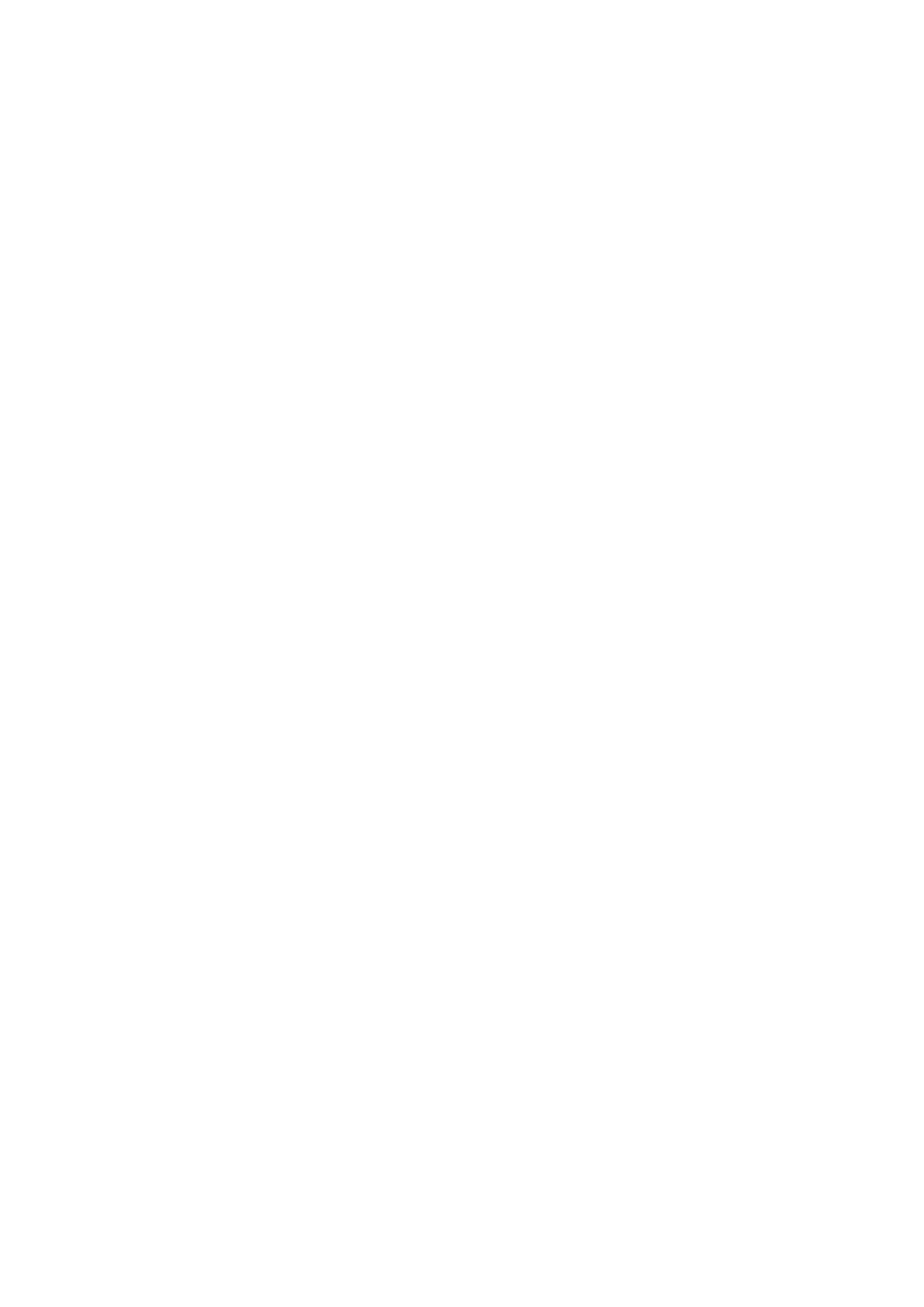## PROF. CUTHBERT Z. KIMAMBO



Prof. Cuthbert Z. Kimambo is the Deputy Vice Chancellor for Research and Knowledge Exchange at the UNIVERSITY OF DAR ES SALAAM. He is a professional engineer. He holds a BSc of Engineering from the University of Dar es salaam. MSc in Alternative Energy from the University of Reading UK, and PHD in Mechanical Engineering and Aeronautics from City University London. He has held various administration roles at UDSM including Acting Director of IPI. Associate Director IPI. Director of TDTC - CoET. Head Department for Mechanical and Industrial Engineering CoET, and Principal College of Engineering and Technology CoET. He has also played a leadership role in many research projects in the energy and technology development sector, some of which have involved outreach activities with small and medium enterprises.

## Dr. Ambrose J. M. Itika



He is a Senior Lecturer in the Department of Chemical and Mining Engineering University of Dar es Salaam. He has held various leadership positions at the University of Dar es Salaam including the being the Head of Department of Chemical and Mining Engineering for six years.

 He is currently the Director of University of Dar es Salaam Innovation and Entrepreneurship Centre. As Director, he is responsible for all matters related to Innovation and Entrepreneurship at the University of Dar es Salaam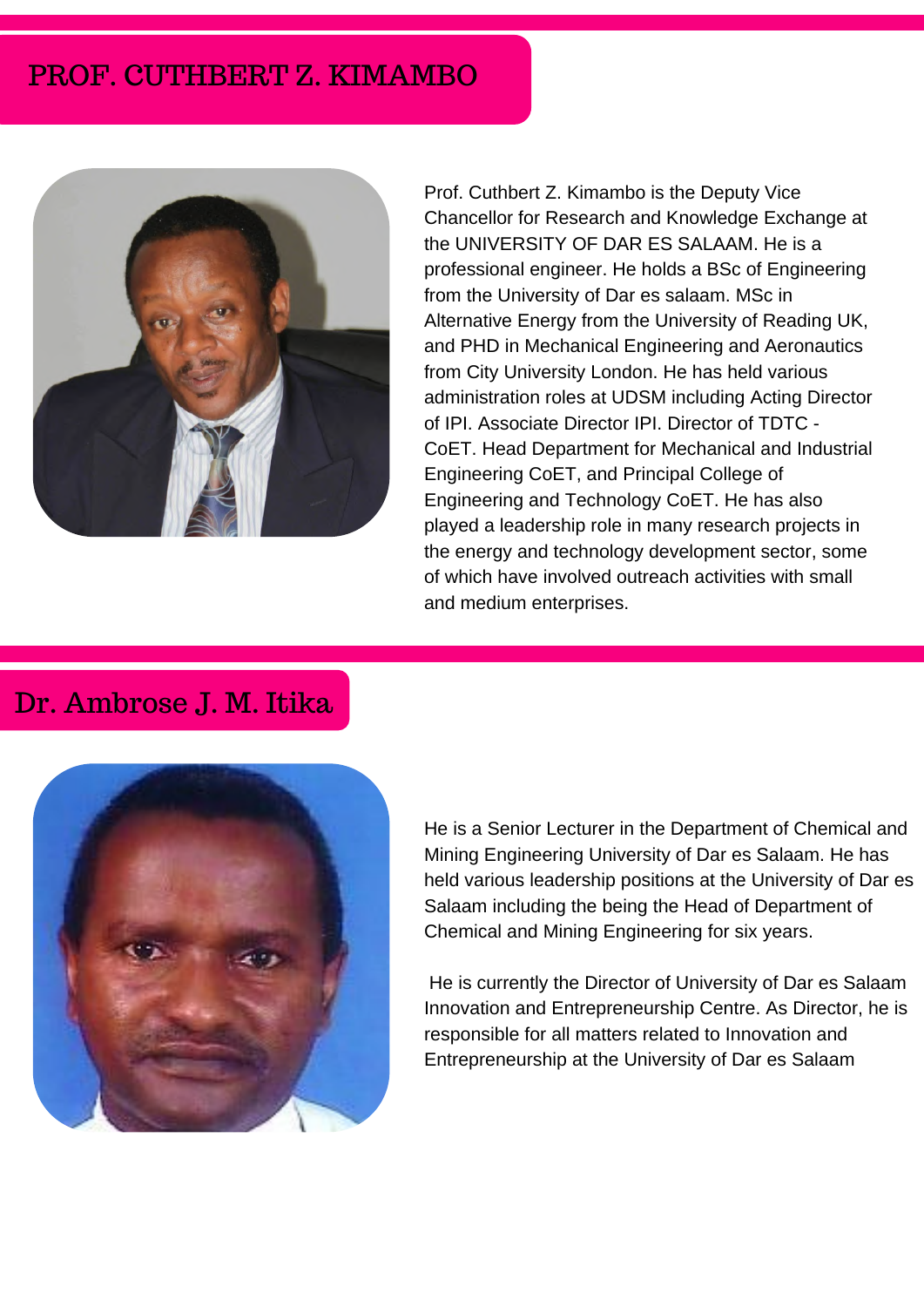# **SCHEDULE OF EVENT**

08:00 am Arrival and Registration **Secretariat** 

#### 09:00 am

Welcome Remarks Prof. C. Z. KIMAMBO - DVC Research, UDSM

#### 09:10 am

#### Introduction to HP UDSM

SImba Khalid Simba- Campus Director Hultprize

#### 09:20 am

Keynote speech

Best Dialogue

#### 09:40 am

Pitching session **Judges** 

#### 11:10 am

#### Tea break

All Attendees

#### 11:40 am

### Announcing the winner

Abdulmajid M Nsekela - Chief Executive Officer (CEO) & Managing Director CRDB

#### 12:00 pm

Closing remarks Dr. Ambrose Itika - Director UDIEC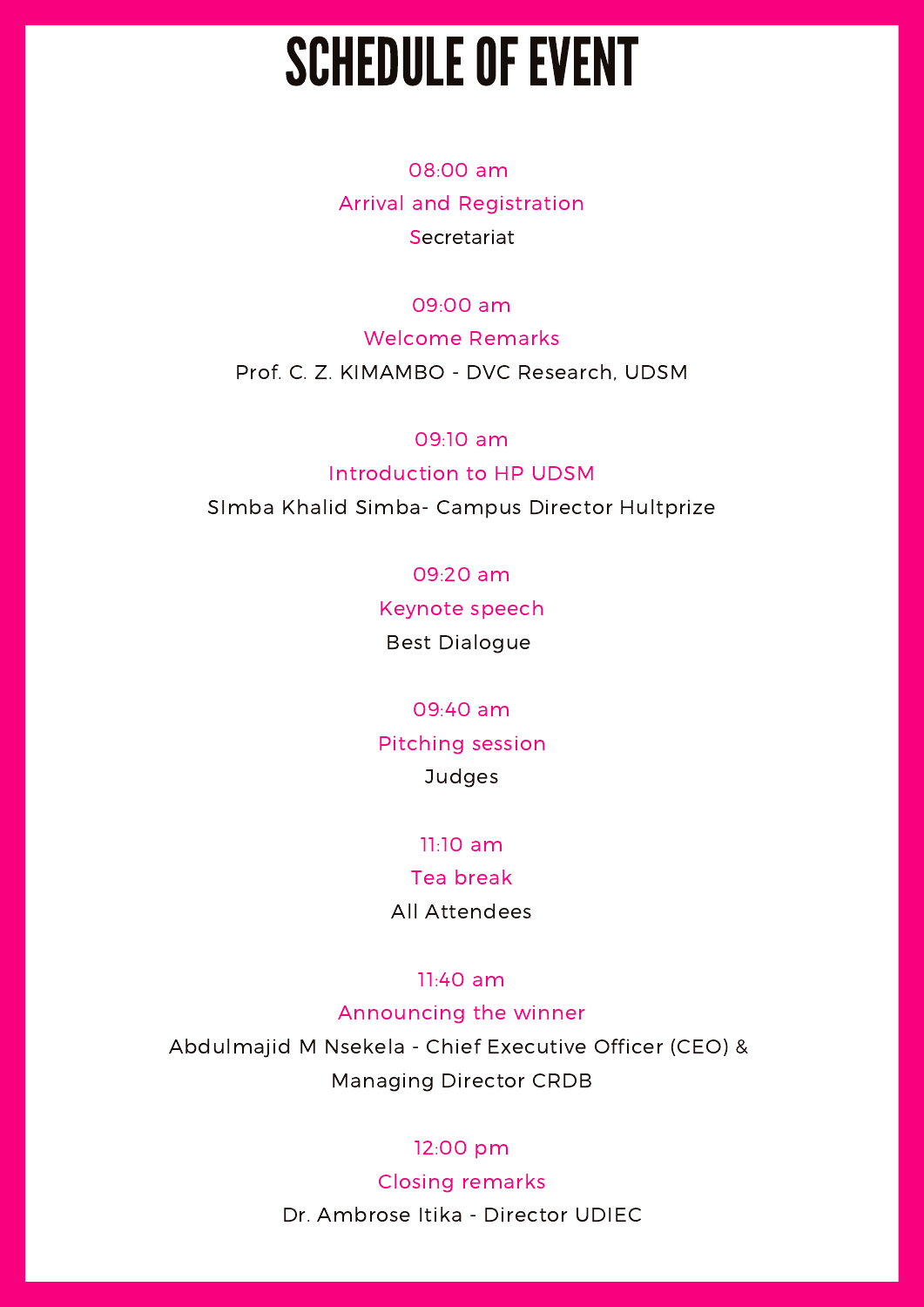## Guest of Honor



Abdulmajid M Nsekela

## Keynote Speaker



## Keynote Speaker



Buberwa Kafanabo

Managing Director Designate of CRDB Bank.

Nsekela rejoins CRDB Bank Plc as Group CEO from NMB Bank where he has been Business Head Retail, a position he has held since December 2015. At NMB Bank he is credited with transforming the retail infrastructure by increasing the number of branches from 123 to 225. He also accelerated the digital channels by launching NMB Mobile in 2010, which has 1.9 million users and creating an agency banking network of 6,086 agents.The NMB Mobile was the first mobile banking service to be offered in Tanzania.

He holds a degree in African Studies from Leyden University in the Netherlands with a focus on information flows in low literacy societies. As Fund Manager he is specialised in civic engagement in good governance and inclusive policy processes. His experience cuts across various sectors: health and education, human rights, extractive industries, small industries and rural development, and also includes less common development sectors: creative industries and the media sector. Partners that Hans has worked with range from grass-roots Hans Determeyer level initiatives up to policy research institutions and political society.

> He holds a Bachelor of Science in Agricultural Economics from Sokoine University. Upon completion, he worked for two years for the world's largest buyers of tobacco, Universal Leaf Tobacco as a regional representative in the Tabora region. He has also completed his Masters in Business Administration with a major in Marketing at the University of Dar es Salaam. Since then he has worked for Technoserve as a business advisor in Iringa and at the Kilimo Trust as a programme associate.

## Hultprize UDSM Director



He is director of Hult prize; On Cumpus Program at the University of Dar es Salaam, also a student pursuing BSc. Mining Engineering he devoted the last six month organising and strategising a program that can empower students with different ideas that can provide job opportunities, to have an impact on the society.

Simba Khalid Simba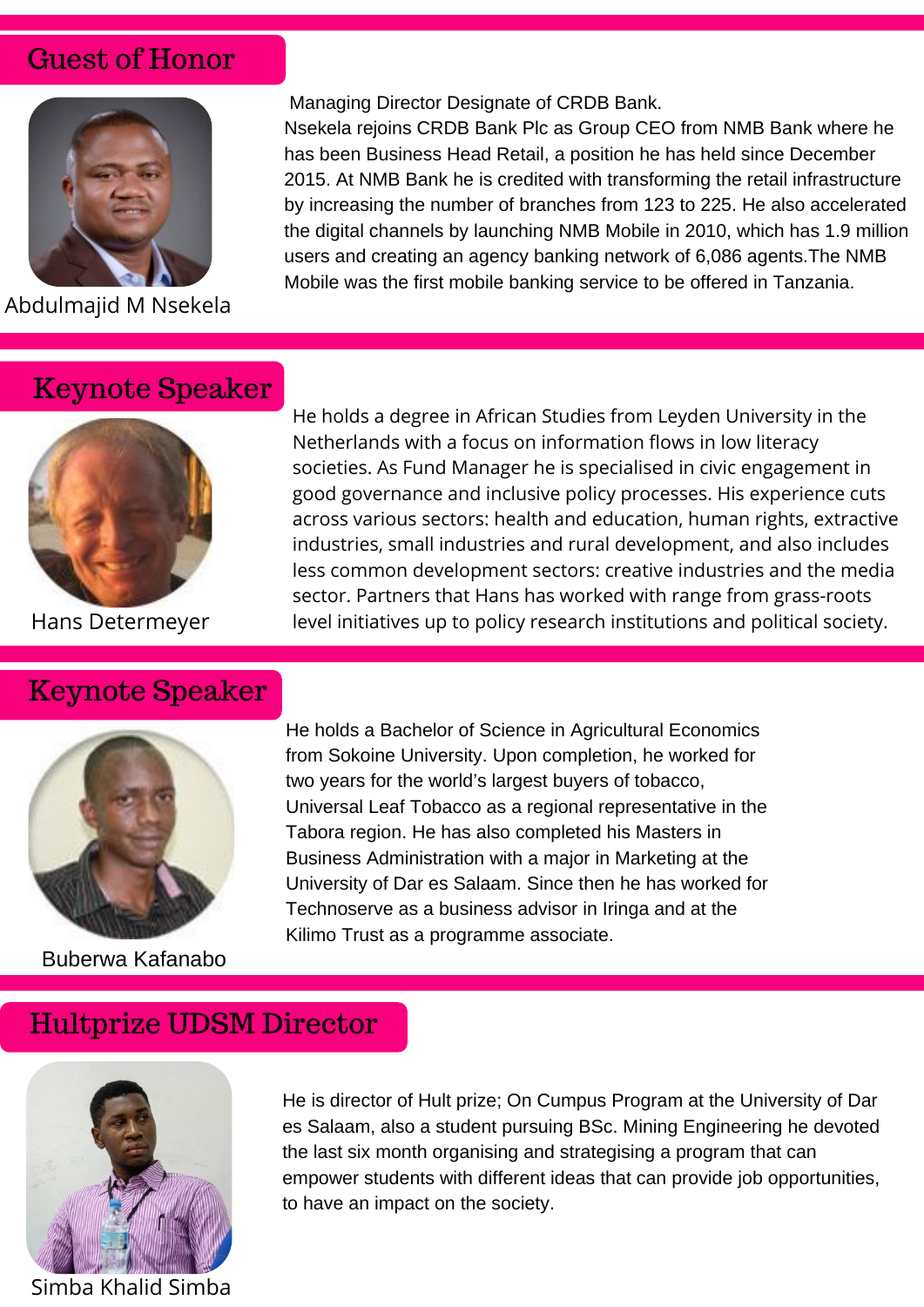

# Judges Diana Ninsiima

Senior Program Manager and Gender Lead with over 6 years of development work experience, of which are rooted in team leadership, partnerships, and communication roles. She manages Tanzania's largest youth leadership and social innovators program, at Digital Opportunity Trust (DOT). Very passionate about community development, inclusivity, and identifies as a strong gender equality enthusiast. She has also been a champion for design of innovative, and agile organisational and project strategies. Besides being nerdy and focussed, she's passionate with fantastic storytelling that's brave, passionate, and true, contributing to writing development impact stories in Tanzania. She holds a Bachelors of Development Studies from Mbarara University of Science and Technology.

# Collins Gumbu

Worked for BP Oil, Lafarge Mbeya Cement and TTCL in senior roles in Sales, Strategic Planning and Logistics functions.

In 2013 joined Dar Teknohama Business Incubator (DTBi) as Business Development Manager and for the next 3 years would oversee development of a number of ICT based innovative solutions from startups and individual entrepreneurs from ideation stage to commercialization.

He is now consulting for IFC/World Bank Group and is the lead on business development support and consumer education interventions on Renewable Energy Program known as Lighting Africa/Tanzania. Also works for Data for Local Impact Innovation (DLI) Challenge Project.

# Erick Mkwizu

He is a lecturer in the department of Finance. Mr. Mkwizu has worked with the then University of Dar es Salaam Entrepreneurship Centre now University of Dar es Salaam Entrepreneurship and Innovation Centre as a coach and a trainer. He is also an examiner and trainer for the Tanzania Institute of Bankers (TIOB), and a member of Centre for Banking and Financial Services of the University of Dar es Salaam Business School. Mr Mkwizu has a wide experience in training and consultancy in the areas of Financial Planning and Management, Project Planning and Management, Strategic Management, Business Planning, and Microfinance. He has undertaken various assignments for both local and international organizations.

# Eliguard Dawson



He is the Country Director of DOT Tanzania .He is very passionate about youth leadership development and has a special interest in exploring of youth tackle some of the most pressing development challenges in Tanzania .He has Masters Degree in Education for sustainability and a Bachelor's Degree in Wildlife Management and Development studies. For the past few years he has become a social innovation and technology evangelist. He is a famer ,marathoner, bookworm and amateur writer.

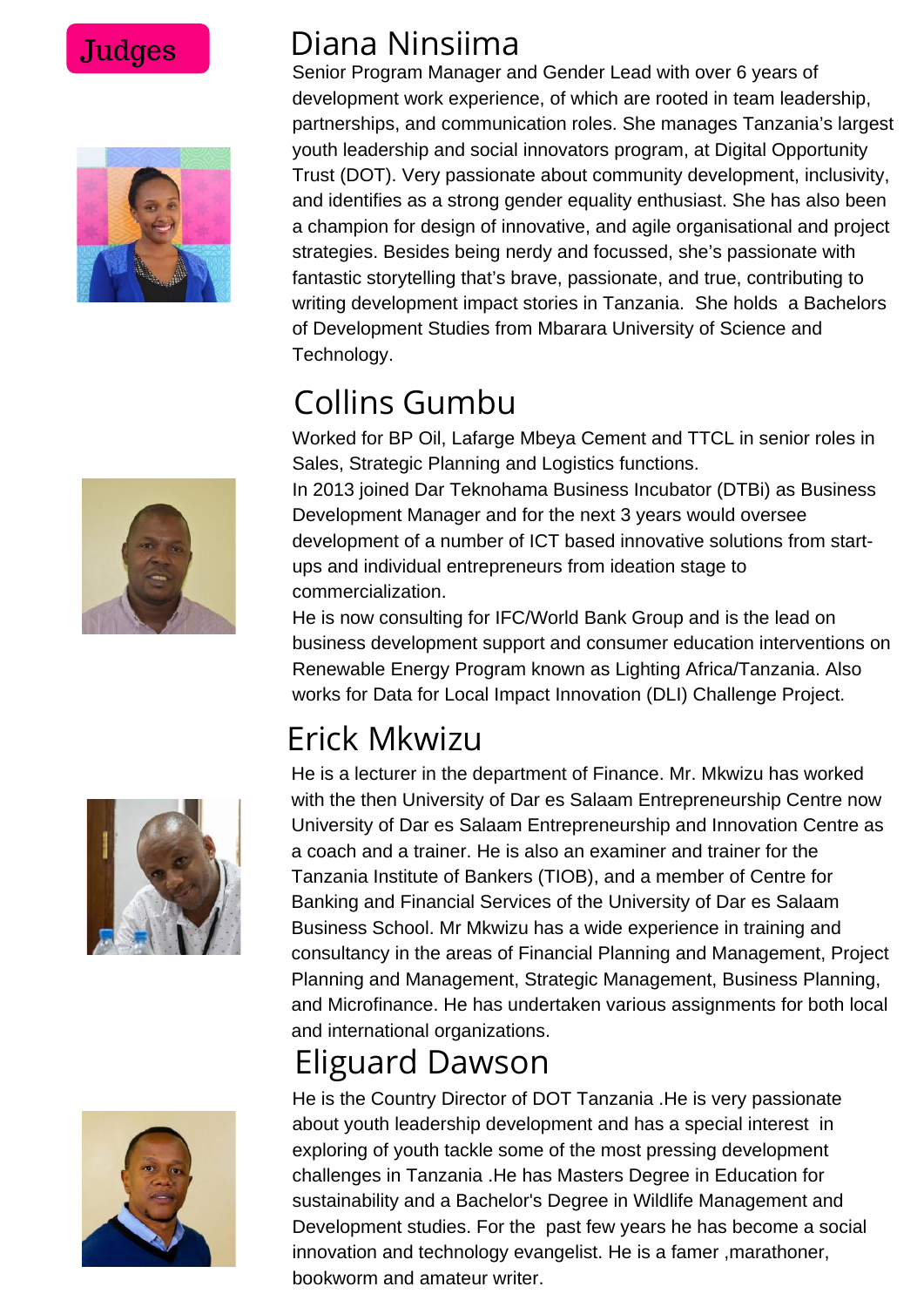This year's challenge

Can you build the foundations of a venture that will provide meaningful work for 10,000 youth within the next decade?

About the competing teams



Team Name: Creators

Pitching on A crowd-farming platform for Tanzania



Team Name; Panel

Pitching on: Fastclass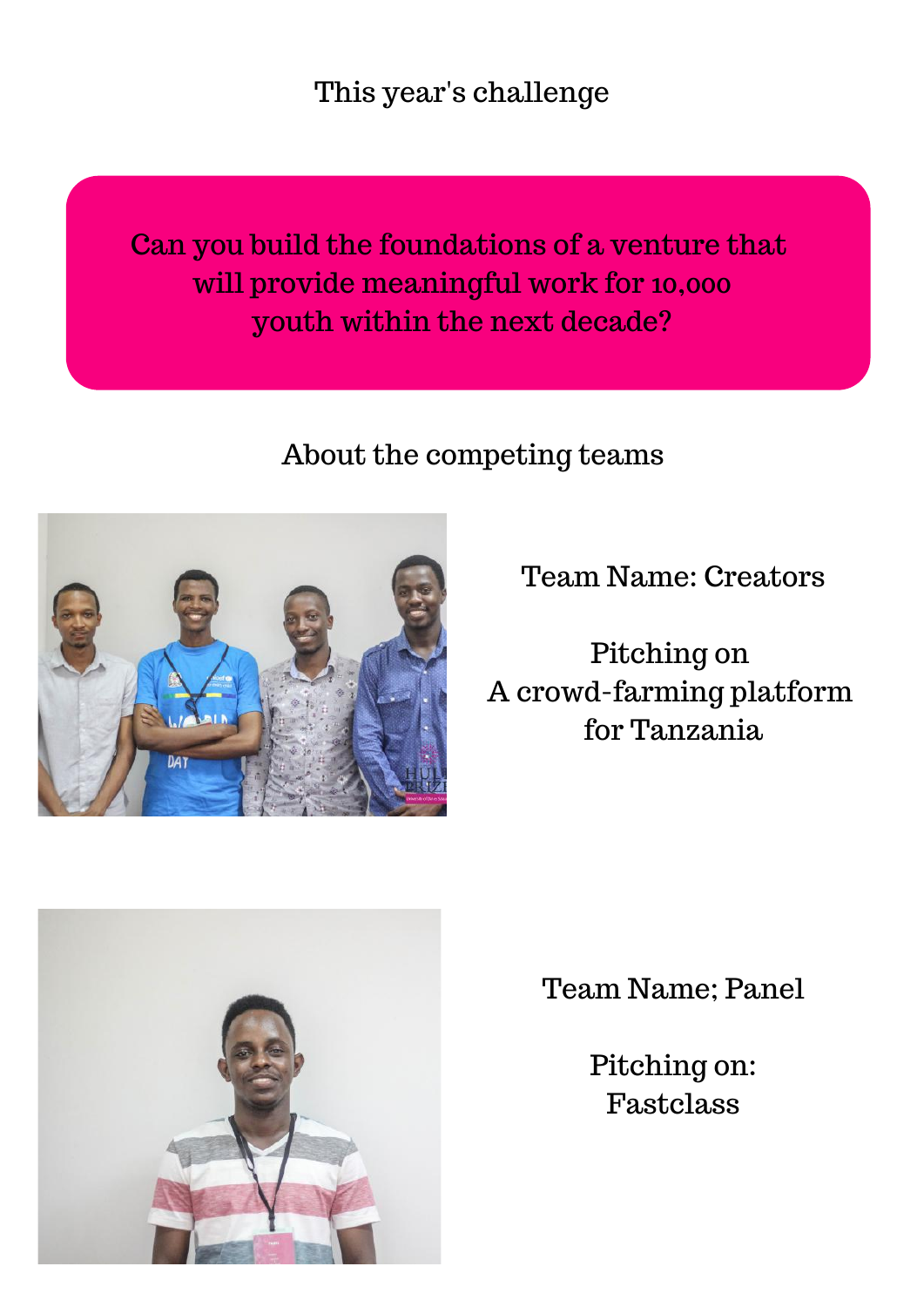

Team Name: Indomitable Lions

Pitching on: Production of fertilizer from city organic waste



Team Name: Ozai EnergySolutions

> Pitching on; Renewable Energy



Team Name; Extraordinary Menu

Pitching On: Agroranching Productive Line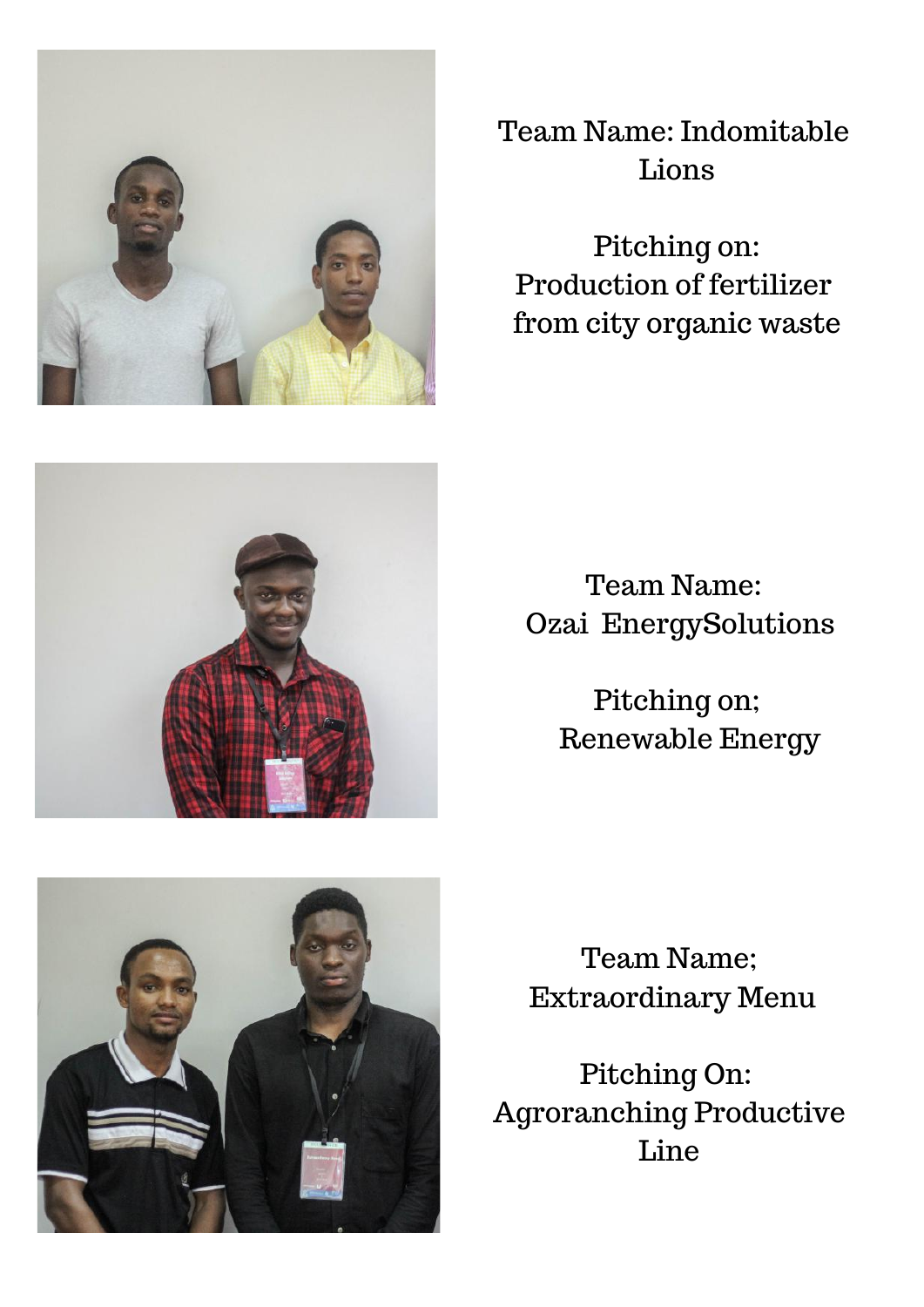# **BEST-Dialogue**



The BEST-Dialogue programme has innovatively evolved into four areas representing the key outputs, working in synergy for sustainable results:



Advocacy and dialogue supporting private sector organisations in undertaking research, advocacy and dialogue



Media and communication engaging the media in the business enabling environment (BEE) agenda



Capacity building - developing the competencies of staff of private sector organisations and the network of researchers and the consultants who serve them



Knowledge management collecting, archiving and sharing research, policies and other valuable information relating to reforming the business environment

# *Paddafelis* Events

We Serve you with an extraordinary experience at your event



@paddfelisevent



Contacts: Tel; 0719777078, 0624776962 & 0744982007 Email: paddafelisevents@gmail.com